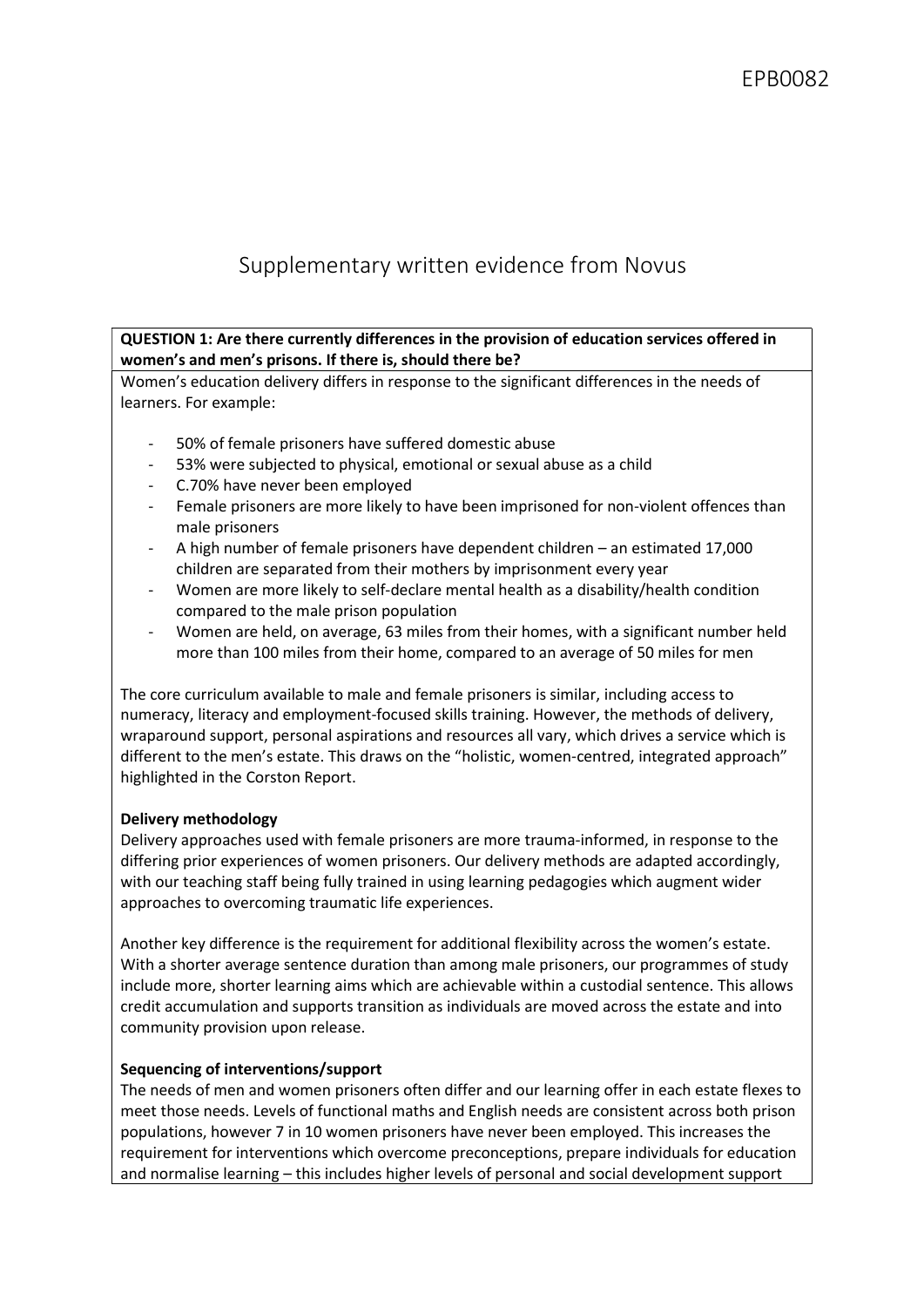(e.g. confidence building). For example, wraparound and integrated mental health support is more prominent in the women's estate. Conversely, neurodiversity issues (e.g. autism) are often undisclosed or hidden by women prisoners, meaning they may not be picked up until after initial assessments have taken place. As a result, individuals' needs are assessed on an ongoing basis to ensure they have access to appropriate programmes of learning.

Many of the barriers to work for those who have never entered employment are foundational and need to be addressed before wider skills learning can take place successfully. This requires crossregime collaboration. This naturally leads to a greater early focus on foundational and enrichment activity in the women's estate, to engage them more fully and prepare them for more employerfocused learning.

## Sectoral/labour market differences

Our provision focuses on enabling prisoners to achieve employment on their release. The higher prevalence of female prisoners with childcare or caring responsibilities acts as a pull towards sectors with more flexible working conditions. For example, the flexibility of the hair and beauty sector (e.g. rent-a-chair) and its self-employment opportunities results in a higher demand for learning from female prisoners. In addition, where a major employer builds a close working relationship with us and can guarantee interviews or jobs to our prison learners, this increases the popularity/demand for certain courses (e.g. hospitality courses linked to Greene King).

## Resource differences

The women's estate typically benefits from around 27% more investment per prisoner place. As an FE College not driven by a commercial profit motive, Novus is able to invest more of this resource into the learning provision, facilitating much of the above enrichment and personal/social development activity as well as wider staff training (e.g. trauma-informed delivery). Despite this difference, investment is still significantly below comparative communitybased learning (e.g. FE provision – see response to question 2 below).

#### Should there be a difference?

Given the differences in the two learner cohorts, we believe there absolutely should be a difference in the learning offers. Without a more trauma-centred approach, learning would fail to have an impact on engaging and raising the aspiration of women learners. We believe that the differing needs and labour market choices women (particularly those with dependent children) offenders make as a whole population also necessitate flex in the application and prevalence of certain components of a consistent learning offer.

However, the resource differential per prisoner place is equally significant, enabling a richer, more holistic service to be offered to women prisoners.

QUESTION 2: We have heard that qualifications at level 3 or above are scarce. What are you doing to address this?

There are significant obstacles to increasing the delivery of qualifications at level 3 and above within prison education.

#### Constraint 1: Needs of learners

Based on our initial assessments, 89% of our learners are at level 1 or below in maths and 87% are at level 1 or below in English. Progressing learners from a level 1 to a level 3 qualification typically first requires the achievement of level 2 standards in maths and English and often within the same subject area.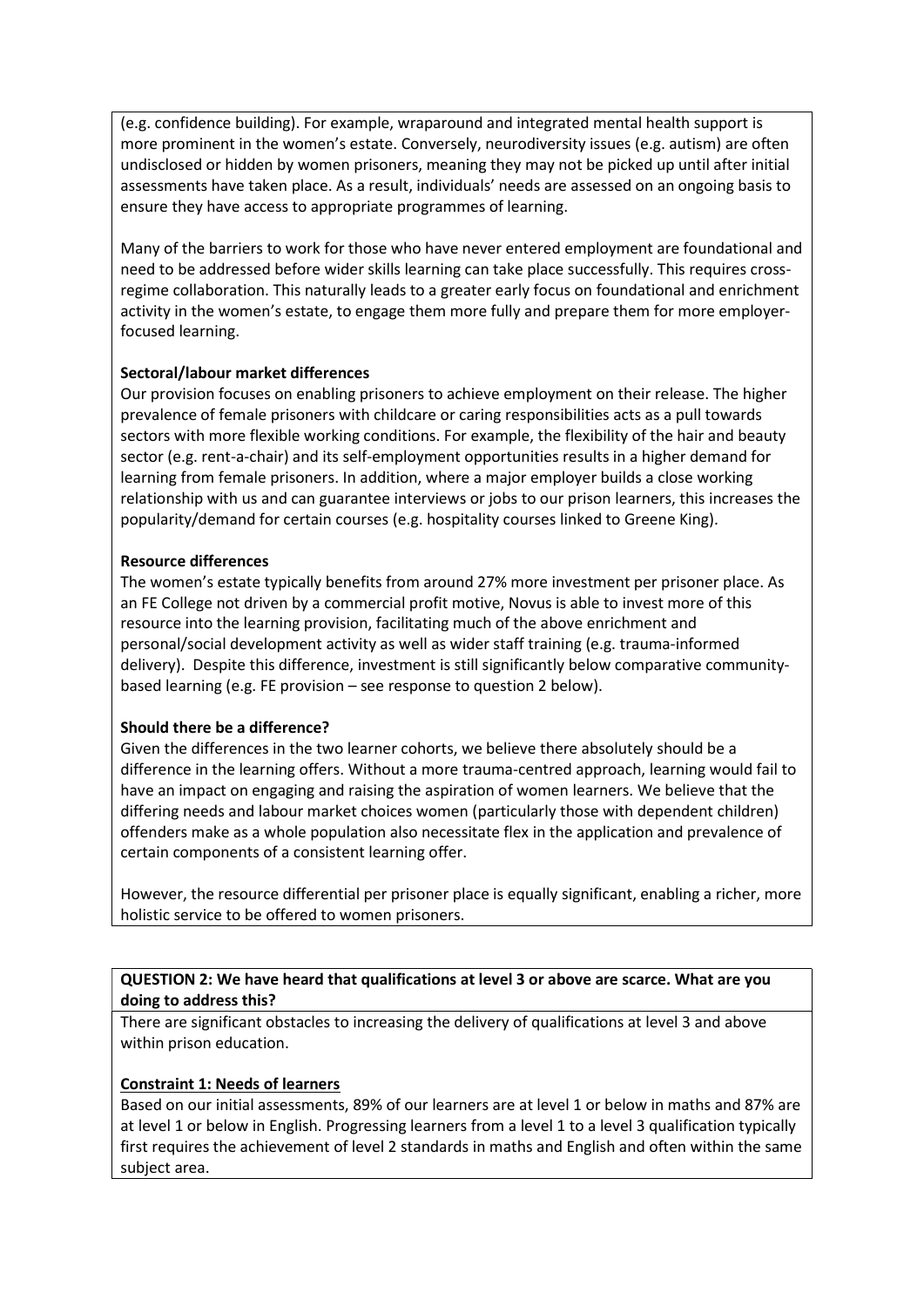What are we doing about this? We place a significant emphasis on developing functional skills in order to improve prisoners' ability to progress to level 2 and level 3+ qualifications. We offer a diverse curriculum with multiple, higher-level opportunities on site, online and via distance learning.

## Constraint 2: Duration of qualifications

Full level 3 qualifications typically take longer to deliver than those at level 2 and below. In some estates, the typical churn or release cycles would not enable the completion of longer programme of learning. Handover to complete partially-delivered qualifications in either other prisons, or in the community following release, does occur, but this is difficult due to variability in the availability of specific qualifications in different contexts (prison or local community) as well as the mismatch between academic enrolment cycles and prison release times.

What are we doing about this? We are developing stronger links with Further Education providers, via our membership of the Collab Group – a collaborative partnership of the largest FE Colleges in England and Wales – to build continuity learning pathways through the gate for level 3 courses to conclude following release.

# Constraint 3: Learning infrastructure

Provision of learning infrastructure is the responsibility of HMP or the contracted prison operator. This factor, largely outside the control of prison education providers, often constrains the variety of curricula and qualification areas which can be delivered. For example, qualifications in skilled trades or engineering may require access to tools and capital equipment which is not readily available in the prison estate. As the economy continues to change, community-based FE provision receives significant capital and infrastructure investment which is absent within a prison learning environment.

What are we doing about this? Working with estate providers/HMP to develop a curriculum which redirects and adapts learning infrastructure to meet the needs of employers and the emerging post-Brexit, post-Covid job market. We are also increasingly embedding learning delivery in prison industries to increase the variety of vocational skills which can be developed.

## Constraint 4: Qualification requirements

Many level 3 vocational qualifications require an individual to be working in real (not simulated) workplaces and in a supervisory position for assessment purposes. This is a significant constraint and practical impediment to delivering level 3 qualifications more extensively in prisons. Some technical and underpinning knowledge can be taught at level 3 but there are significant constraints on achieving a whole host of potentially relevant and popular qualifications.

What are we doing about this? We provide underpinning and technical knowledge components of some level 3 qualifications. We also use peer workers in supervisory positions within workshops/industries, utilise ROTL to enable workplace experience/learning and link to apprenticeships on prison exit. There may be further areas to explore as T Levels are rolled out, which may provide more suitable methods of teaching and assessment than traditional vocational programmes. More could be achieved if prison learning became more closely aligned to the forthcoming Skills and Post 16 Skills and Education Bill.

## Constraint 5: Resources

Ultimately each prison has a limited and capped number of required teaching hours and FTE learning places. Demand and need for learning at level 2 and below represents a significant drain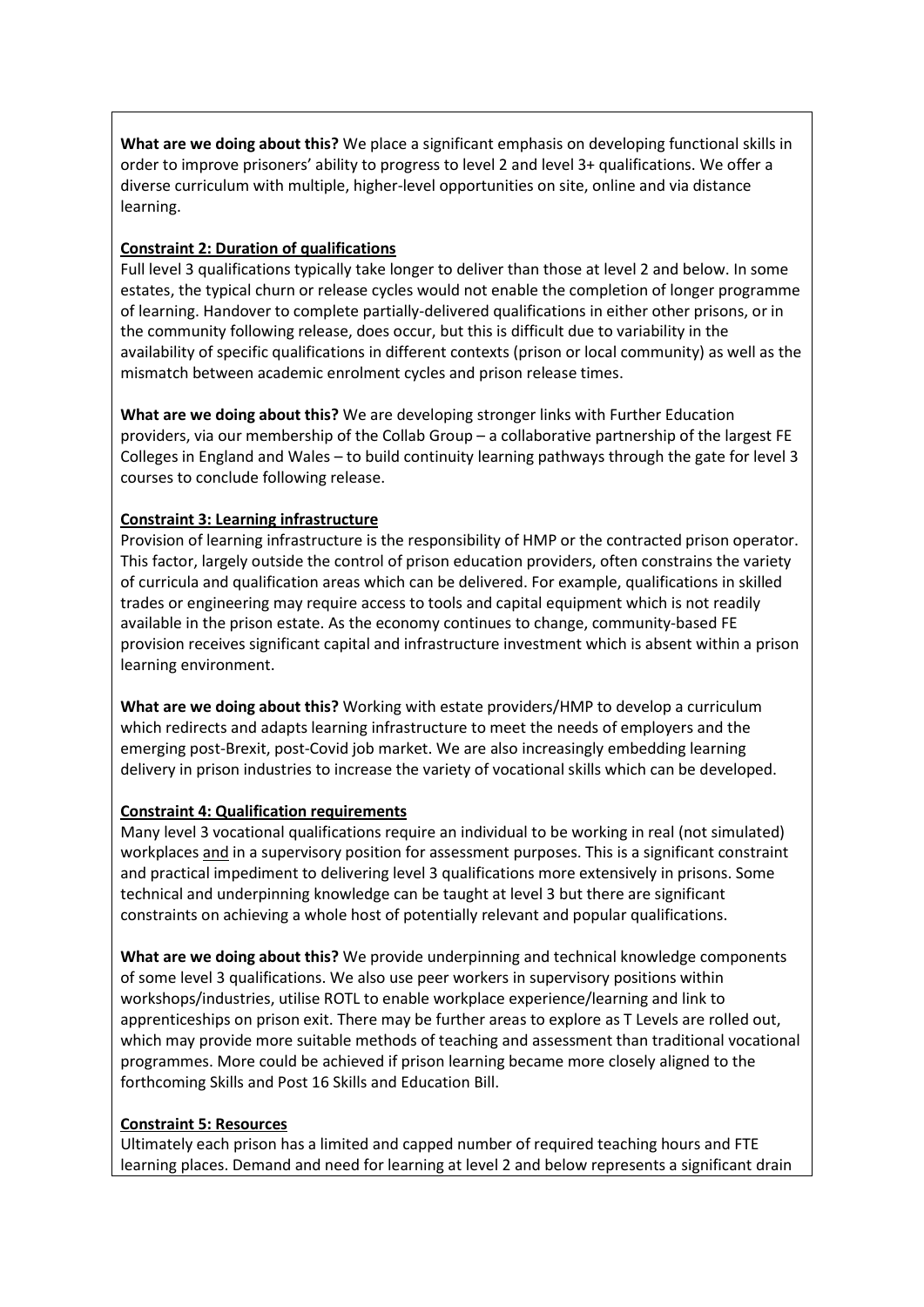on these resources. Another complicating factor is that level 3 qualifications typically require more teaching hours than those at level 2 or below. In this zero-sum context, significantly increasing level 3 provision would come at the expense of foundational learning for other prisoners.

In a community (e.g. FE) setting, this can be managed more easily due to the additional financial resources that are available. For example:

- the maximum guided learning hours in Further Education is 520 hours per academic year; the maximum funding cap per learner is £4,400.
- A typical prison regime learning length is 1,320 guided learning hours (253% of the FE maximum); a typical learner has support equivalent to c.£650 (14% of the FE maximum per-learner funding cap).

So, within prison, each learner is required to receive substantially more guided learning hours for significantly less investment than available in comparable community and mainstream learning. Comparisons are not straightforward - FE Colleges also have to pay for facilities and learner recruitment, for instance - but the magnitude of difference in investment levels makes these contextual differences relatively minor. Low levels of investment in prison education compared to other educational settings present a significant obstacle to extensively broadening curriculum offers to increase level 3 and above provision.

What are we doing about it? We utilise more efficient means of providing higher-level provision such as distance learning (e.g. Open University/Prisoners' Education Trust) as well as connecting prisoners to FE and apprenticeship provision on release. The overall constraints on regime learning hours are managed by comprehensive initial assessment to ensure all learners have access to relevant and stretching provision.

Question 3: How can the Government ensure that the educational achievements of offenders are recorded as they move across the prison estate, and that they are recognised once released?

The Curious data system does track learner progress and achievement across their prison learning (including across different prisons). The challenge of external recognition of learning achievements has several dimensions in which the Government could assist in securing better outcomes for offenders.

- 1. Integration with the National Learner Records System. This enables a quicker recognition of learning progress and achievements post-release and by community learning partners (e.g. FE/apprenticeships) to understand and build on prior learning.
- 2. Decoupling learning achievements from prison markers. Disclosure of offences and skills capability assessment are distinct elements of the recruitment process. Learning achievements should not be so visibly linked to establishments or specialist offender learning, to enable individuals to be assessed on merit rather than being potentially disadvantaged by their offending past.
- 3. Awarding body influence: Ensure parity of qualifications with different awarding bodies and explore pathways to higher-level qualifications which have the same esteem and rigour as those delivered in the community but enable full delivery in a custodial setting.